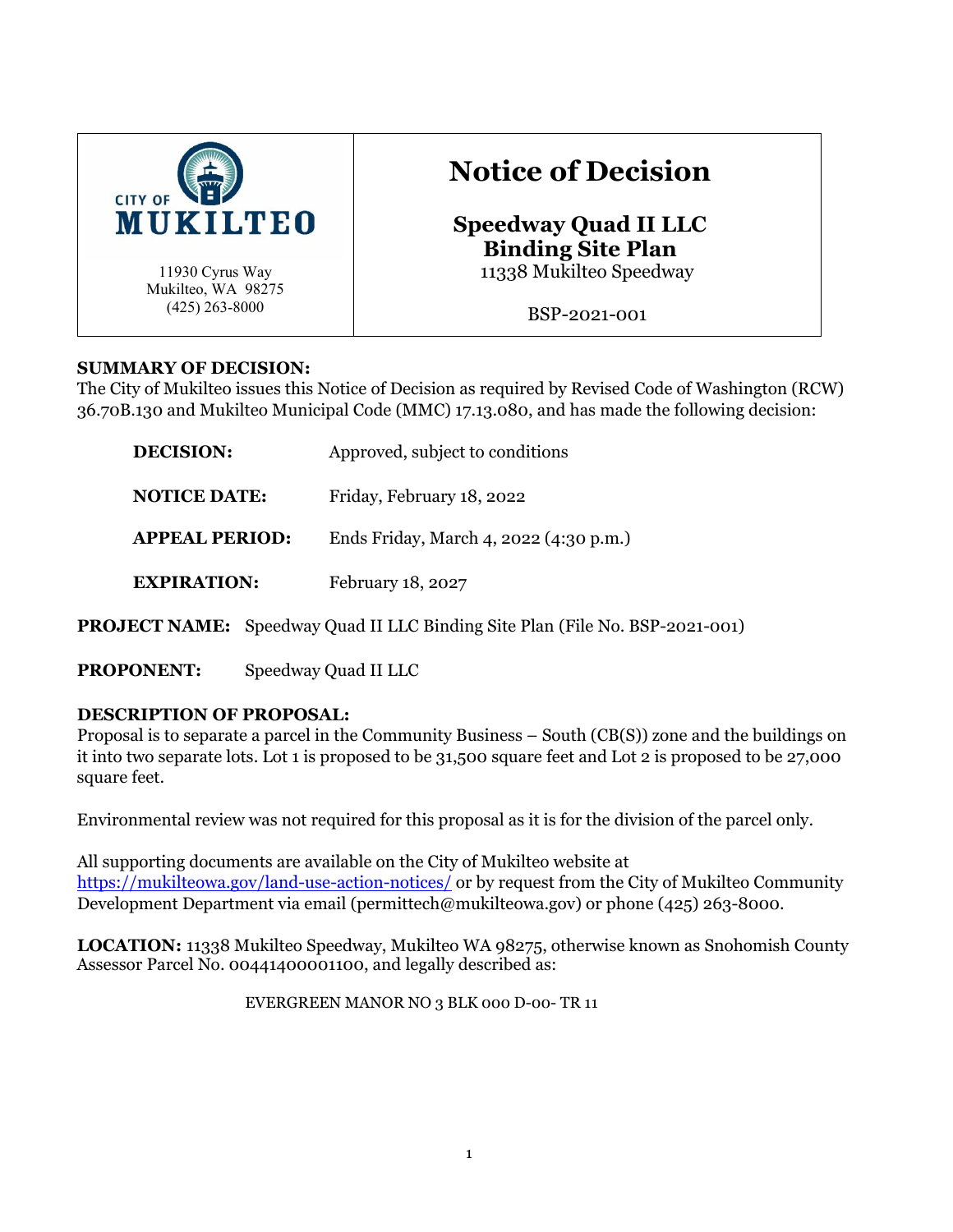#### **PROJECT DECISION:**

Staff administratively reviewed this project for consistency with the policies, standards, and regulations of the City of Mukilteo. After considering comments by the public and/or other agencies, the critical area review permit is hereby **approved with conditions** based on the following:

## **FINDINGS OF FACT**

*Consistency with Mukilteo Development Regulations and Permitting Procedures:*

- 1. The applicant submitted an application for a Binding Site Plan review on April 23, 2021, to separate a parcel in the Community Business – South (CB(S)) zone and the buildings on it into two separate lots. Lot 1 is proposed to be 31,500 square feet and Lot 2 is proposed to be 27,000 square feet. The application became complete on May 13, 2021.
- 2. The property is zoned Community Business South (CB(S)).
- 3. In accordance with Chapter 17.13 of the Mukilteo Municipal Code (MMC), a Notice of Application was issued May 26, 2021, and the project was circulated for review in accordance with the City's normal review and permitting procedures. The comment period ended on June 9, 2021.
- 4. Staff administratively reviewed this project for consistency with all applicable requirements of the MMC that apply to the subject property. Based on this review, staff has determined that development of the project will conform to all applicable zoning and development standards, and that as conditioned, the project will have no adverse impacts to the public health, safety and general welfare.
- 5. Mukilteo Municipal Code Chapter 16.14.020(C) states that Binding Site Plans shall be approved if the Planning Director finds:

"Appropriate provisions are made for the public health, safety and general welfare and for such open spaces, drainage ways, streets, or roads, alleys, other public ways, transit stops, potable water supplies, sanitary water, parks and recreation, and other planning features that assure safe walking conditions for students who only walk to and from school and the public use and interest will be served by approval of such binding site plan."

- 6. The Binding Site Plan documents the locations of permanent easements and restrictions for ingress, egress, drainage, and other public utilities.
- 7. The property was first developed in 1996 with one building totaling 4,608 square feet located adjacent to the Mukilteo Speedway (Building 1). Building 1 is currently occupied by a minor auto repair use. The second building, (Building 2) is 14,875 square feet and is located to the west of Building 1. It was constructed in 2007 and is currently occupied by retail uses. The site contains associated grading, parking, and landscaping improvements, as well as shared fire access with the properties to the north and south.
- 8. Utilities currently serve the subject property. Water and sewer are provided by the Mukilteo Water and Wastewater District. Electricity is provided by Snohomish County PUD.

#### *Consistency with Mukilteo Comprehensive Plan:*

9. Staff administratively reviewed this project for consistency with the goals, objectives and policies of the Comprehensive Plan. Based on this review, staff has determined that development of the project will conform to the following applicable Comprehensive Plan policies: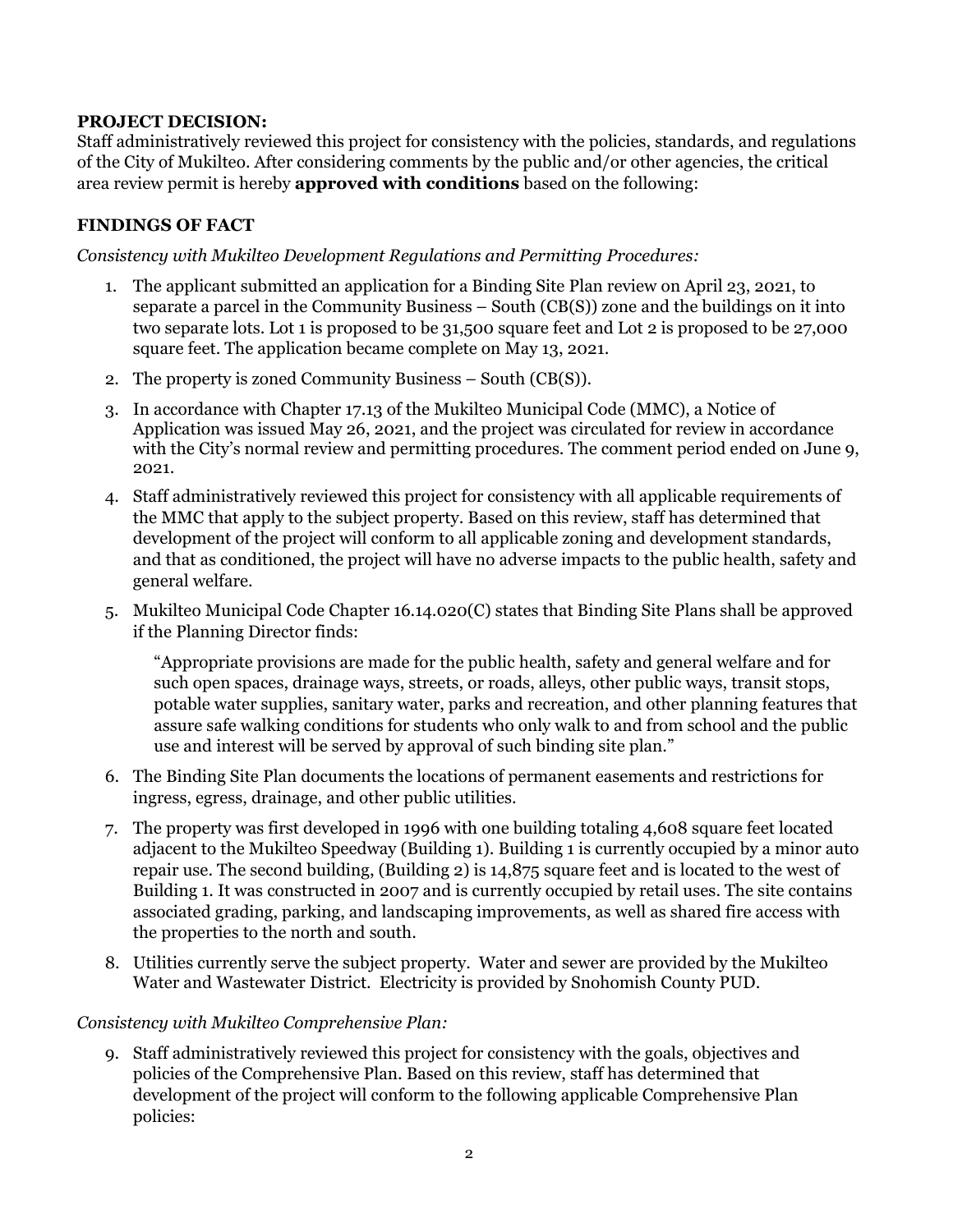- LU3: Property rights of landowners shall be respected by protecting those rights from arbitrary and discriminatory actions by the city.
- ED1a: Businesses that create family-wage jobs, or provide services to Mukilteo residents, or allow residents to live and work in Mukilteo, or have a positive impact on city finances shall be supported and encouraged.
- ED1e: Permitting and licensing processes shall be efficient, clear, and concise so they do not unduly inhibit conducting business in the city.
- UT4: Development applications shall be reviewed by the Mukilteo Water & Wastewater District or the Alderwood Water & Wastewater District for adherence to the developer extension standards of the relevant district as determined by the location of the development.
- UT7d: Drainage, flooding, and stormwater run-off impacts shall be minimized to the maximum extent practical in land use development proposals and City operations.
- LU13: New development and redevelopment, both in Mukilteo and at Snohomish County/ Paine Field Airport, should be complementary to each other and should support general aviation and the aerospace industry over all other airport uses.

## **CONDITIONS OF PROJECT APPROVAL**

The City may attach conditions to the approval of permits as necessary to ensure consistency of the project with the City regulations and the comprehensive plan (MMC 17.13.080).

When permit approval is based on conditions, such conditions shall be satisfied prior final approval of the construction, use or activity (MMC 17.13.030 $(F)$ ). Any violation of the conditions below are considered a violation of the permit and may be subject to the City's code enforcement procedures.

- 1. Approval shall be in accordance with the Binding Site Plan approved February 9, 2022. Minor modifications of the plans submitted may be approved by the Community Development Director and Public Works Director if the modifications do not change the findings of fact or the conditions of approval.
- 2. Minor modifications of the plans previously approved under Project Permit Review (PPR) PPR-2006-07 and Conditional Use Permit (CUP) CUP-2007-07/Hearing Examiner Decision (HED) HED-2007-04 may be approved by the Community Development Director if the modifications do not change the Findings of Fact or the Conditions of Approval.
- 3. There is an active Conditional Use Permit for the use located in Building 1 on Lot 1. Per the Notice of Decision for CUP-2007-07/HED-2007-04 issued on July 5, 2007, for the building located on Lot 1, the following conditions still apply:
	- The only outside storage allowed shall be for trash receptacles/dumpsters. No other outside storage shall be allowed, including storage of parts, materials and parking of inoperable, junk, or nuisance vehicles.
	- Trash receptacles/dumpsters shall be enclosed by a sight obscuring fence.
	- Vehicles to be repaired or in the process of being repaired shall not be located outside of the structure.
- 4. Per the Notice of Decision for PPR-2006-007 for Building 2 on Lot 2, issued on May 18, 2007, the following conditions for Lot 2 still apply:
	- Uses shall not produce odors, noises, dust, smoke, light, glare or electronic interference beyond property boundaries.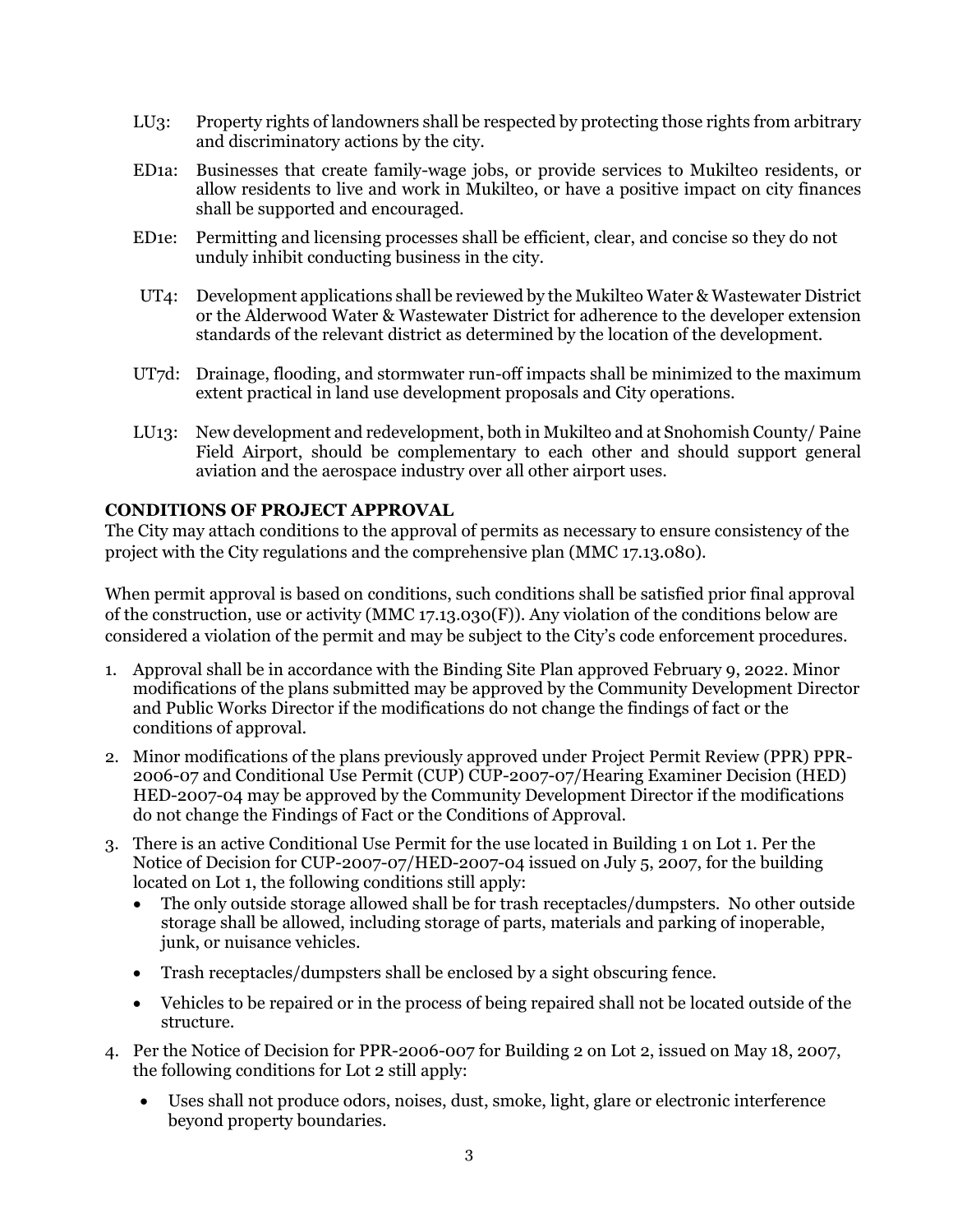- Noise levels generated within the development shall not exceed those established in Chapter 8.18. Noise of machines and operations shall be muffled so as not to become objectionable due to intermittence, beat frequency, or shrillness.
- All outside storage containers, including dumpsters, shall be enclosed by a sight-obscuring fence.
- 5. A stormwater easement is required. The easement shall:
	- a. Include provisions for Lot 1 to drain across Lot 2.
	- b. Contain provisions for repair, maintenance, and replacement and clearly identify responsible parties, financial obligations, roles and responsibilities, for all structures on both lots (including the detention facility).
	- c. Prohibit all structures within the easement area except those that can readily be removed by the property owner at the owner's expense when access to the stormwater facility is required by the city. An agreement to remove the structures on request by the city, approved by the city attorney, shall be included in the easement. If such existing structures are within the easement area, they shall be removed prior the recording of the easement.
	- d. Be a minimum of twenty (20) feet wide, except an easement as narrow as fifteen feet may be allowed under special conditions as determined by the Public Works Director.
	- e. Grant the city an access easement, satisfactory to the city attorney, allowing inspection by the city to verify the maintenance condition of the stormwater facility and allowing the city, without obligation, the ability to correct any deficiency not cured by the owner in a timely manner at the owner's expense.
	- f. Be reviewed and accepted by the City prior to recording.
	- g. Be recorded with the Snohomish County's auditor's office.

#### **EXPIRATION**

The Binding Site Plan shall be valid for five (5) years from the date of this Notice of Decision. If the Binding Site Plan is not recorded with the Snohomish County Assessor's Office within this period, the project permit shall become null and void, and a new project permit application would need to be submitted. The Community Development Director may grant an extension to the approval date for a period of one (1) year if such is requested prior to the expiration of the project approval.

Any violation of the conditions of approval shall be considered a violation of the project permit and shall be subject to the City's code enforcement procedures.

# **APPEALS**

Any Party of Record may appeal this project decision by filling out the appeal form and submitting it with the appeal fee to the City of Mukilteo Community Development Department, 11930 Cyrus Way, Mukilteo, WA 98275 by mail, personal delivery to the drop box outside City Hall, or other method, during normal business hours by **4:30 p.m., Friday, March 4, 2022**.

Parties of record include the applicant, any person who testified at the open record hearing on the application (if a public hearing was held), and/or any person who submitted written comments concerning the application (excluding persons who have only signed petitions or mechanically produced form letters).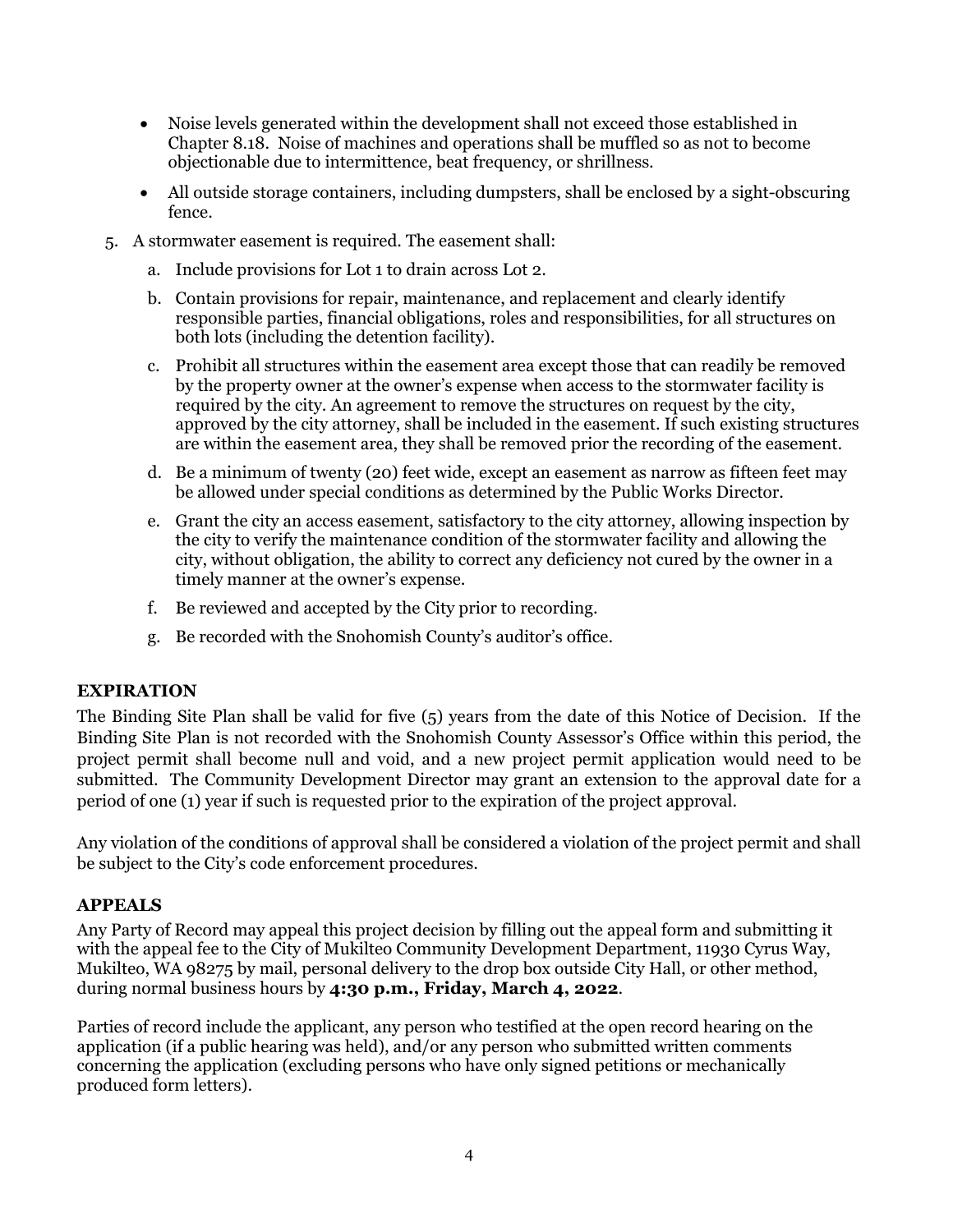City Hall is currently open Monday through Thursday from 7:30 AM-5:00 PM. The building is closed for lunch from 12-1 PM and closed to the public on Fridays. Appeals must be delivered by in person, mail, or personal delivery to the drop box outside City Hall. City Hall is located at 11930 Cyrus Way, Mukilteo, WA 98275. Please call City Hall (425) 263-8000 during regular business hours and arrangements can be made for receipt of an appeal.

*Affected property owners may request a change in valuation for property tax purposes notwithstanding any program of revaluation. For information regarding property valuations and/or assessments, contact the Snohomish County Assessor's Office at (425) 388-3433.* 

Linda Ritter

Linda Ritter, Senior Planner, Planning & Community Development Date

**MUKILTEO Project Location Map** 11338 MUKILTEO SPDWY **Location Address:** 00441400001100 Parcel ID: 5/14/2021 Map Creation Date:  $\alpha$ 4314 **18.44 16** 11417 4380 11431 11500 130 260 Fee

#### **Location Map**

**Date Issued:** Friday, February 18**,** 2022 **Date Advertised:** Friday, February 18, 2022 **End Comment Period:** Friday, March 4, 2022 February 10, 2022